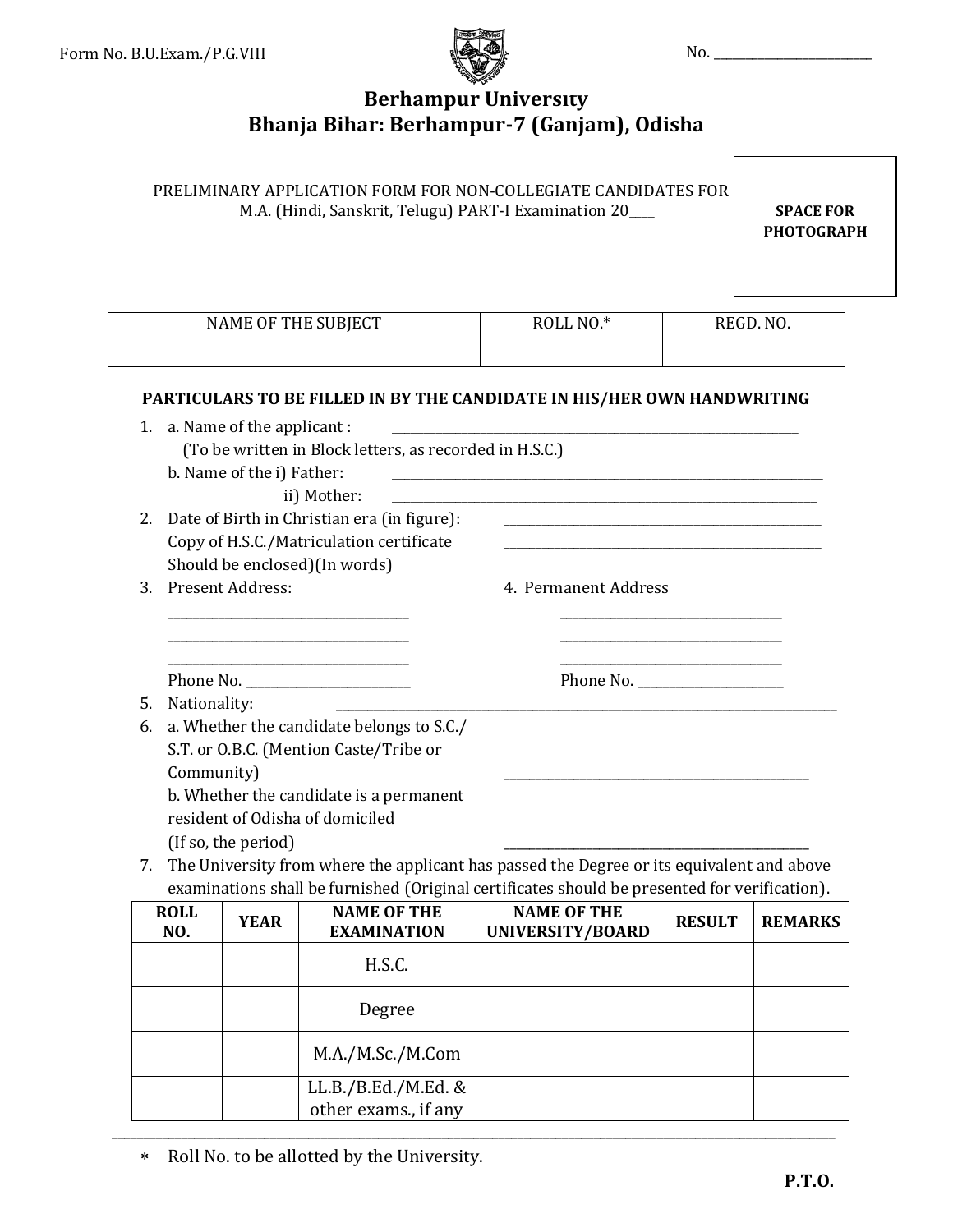| 8. Name of the College/Institution last   |      |        |  |  |
|-------------------------------------------|------|--------|--|--|
| studied (the C.L.C./T.C. in original must |      |        |  |  |
| be enclosed). Mention the T.C./C.L.C. No. |      |        |  |  |
| and date of issue:                        |      |        |  |  |
| 9. Exam. Fee- B.D./Challan No.            | Date | Amount |  |  |

D./Challan No. \_\_\_\_\_\_\_\_\_\_\_\_\_\_\_\_ Date \_\_\_\_\_\_\_\_\_\_\_\_\_\_\_ Amount \_\_\_\_\_\_\_\_\_\_\_\_\_\_\_\_\_\_\_\_ 10. Berhampur University Registration Number: \_\_\_\_\_\_\_\_\_\_\_\_\_\_\_\_\_\_\_\_\_\_\_\_\_\_\_\_\_\_\_\_\_\_

(original receipt to be enclosed) 11. Subjects of Part-I Exam.

| Paper-I                                             |  |
|-----------------------------------------------------|--|
| Paper-II                                            |  |
| Paper-III                                           |  |
| Paper-IV                                            |  |
| Paper-V                                             |  |
| $D_{\text{non}} + \Omega_{\text{non}} + \mathbf{1}$ |  |

12. Present Occupation if any:

| 13. Date from which the applicant is employed     |      |                      |        |  |
|---------------------------------------------------|------|----------------------|--------|--|
| as required under Regulation:                     | From | tΩ                   |        |  |
| 14. Amount of the fees, date and mode of payment: |      | Rs.                  |        |  |
|                                                   |      | B.D. No./Challan No. | . Date |  |
|                                                   |      |                      |        |  |

Certified that all the information given by me in this application is true.

| Date: | Full signature of the applicant |
|-------|---------------------------------|
|       |                                 |

#### **I. SERVICE CERTIFICATE**

(For Store Keeper, Labrarian, Demonstrator, Laboratory Assistant, Compounding Asst. And Instrument Keepers and Teachers Serving the Education Institution in Orissa and women candidates)

#### **CERTIFIED THAT:-**

- i) The conduct of the applicant is good.
- ii) The College mentioned in item 11 & 12 recognised and the periods of service mentioned therein are correct.
- iii) The applicant is working as \_\_\_\_\_\_\_\_\_\_\_\_\_\_\_\_\_\_\_\_\_\_\_\_\_\_\_\_\_\_\_\_\_\_ since \_\_\_\_\_\_\_\_\_\_\_\_\_\_\_\_\_\_\_\_\_\_\_\_\_\_\_\_ in this institution and I have no objection, if the applicant is permitted to appear the M.A./M.Sc./M.Com Examination. Further certified that the institution has permanent recognition.

iv) The statement made overleaf are verified and found correct.

| Dated            | Head Master School | <b>Principal College</b> | Gazetted Officer                                                                         |
|------------------|--------------------|--------------------------|------------------------------------------------------------------------------------------|
|                  |                    |                          | Name Designation                                                                         |
|                  | (Seal)             | (Seal)                   | (Seal)                                                                                   |
|                  |                    |                          | Forwarded to the Asst. Registrar/Asst. Controller of Examinations, Berhampur University, |
| Berhampur-7(Gm.) |                    |                          |                                                                                          |

\_\_\_\_\_\_\_\_\_\_\_\_\_\_\_\_\_\_\_\_\_\_\_\_\_\_\_\_\_\_\_\_\_\_\_\_\_\_\_\_\_\_\_\_\_\_\_\_\_\_\_\_\_\_\_\_\_\_\_\_\_\_\_\_\_\_\_\_\_\_\_\_\_\_\_\_\_\_\_\_\_\_\_\_\_\_\_\_\_\_\_\_\_\_\_\_\_\_\_\_\_\_\_\_\_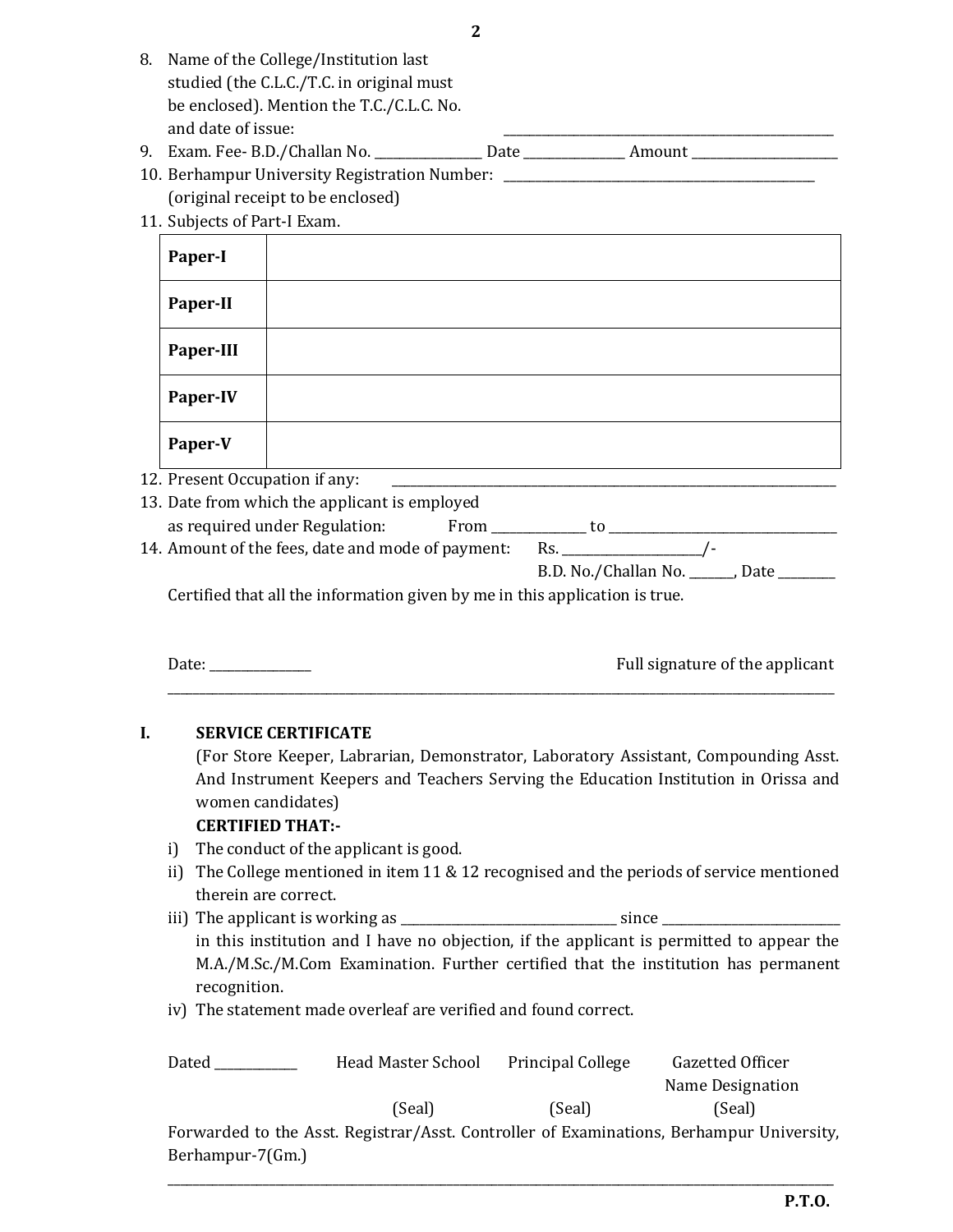#### **II. CONDUCT AND CHARACTYER CERTIFICATE (CANDIDATES OTHER THAN-II)**

Certified that the statements made by the applicant overleaf and above are true and his/her conduct and character is good.

Forwarded to the Asst. Registrar/Asst. Controller of Examinations, Berhampur University, Berhampur-7(Gm.).

Date **Date Example 2** and Designature (Name and Designation) Gazetted Officer (Seal)

#### III. DECLARATION BY THE CANDIDATE

Declared that I \_\_\_\_\_\_\_\_\_\_\_\_\_\_\_\_\_\_\_\_\_\_\_\_\_\_\_\_\_\_\_\_\_\_\_\_\_\_\_\_\_\_\_\_\_\_\_\_\_\_\_\_\_\_\_\_\_\_\_\_\_\_\_\_\_\_\_\_\_\_\_\_\_\_\_\_\_\_\_\_\_\_\_ an applicant to appear the \_\_\_\_\_\_\_\_\_\_\_\_\_\_\_\_\_\_\_\_\_\_\_\_\_\_\_\_\_\_\_\_\_\_\_\_ Examination 20 under Berhampur University is not a student or non-collegiate candidate for any other examination under Berhampur University or other Universities/Boards. That I shall not enrol myself to any other examination until I complete the above Examination.

Date \_\_\_\_\_\_\_\_\_\_\_\_\_\_\_\_\_\_\_\_ Signature of the applicant in full

## **BERHAMPUR UNIVERSITY**

### **FORM OF APPLICATION FOR REGISTRATION AS A UNIVERSITY STUDENT IF NOIT REGISTERED EARLIER** (SEE RULES OVERLEAF)

- 1. Name (In Block letters): \_\_\_\_\_\_\_\_\_\_\_\_\_\_\_\_\_\_\_\_\_\_\_\_\_\_\_\_\_\_\_\_\_\_\_\_\_\_\_\_\_\_\_\_\_\_\_\_\_\_\_\_\_\_\_\_\_\_\_\_\_\_\_\_\_\_\_\_\_\_\_\_\_\_\_\_\_
- 2. Name of the Father or Guardian: \_\_\_\_\_\_\_\_\_\_\_\_\_\_\_\_\_\_\_\_\_\_\_\_\_\_\_\_\_\_\_\_\_\_\_\_\_\_\_\_\_\_\_\_\_\_\_\_\_\_\_\_\_\_\_\_\_\_\_\_\_\_\_\_\_\_\_\_
- 3. Date of Birth in the Christian era: \_\_\_\_\_\_\_\_\_\_\_\_\_\_\_\_\_\_\_\_\_\_\_\_\_\_\_\_\_\_\_\_\_\_\_\_\_\_\_\_\_\_\_\_\_\_\_\_\_\_\_\_\_\_\_\_\_\_\_\_\_\_\_\_\_\_\_
- 4. Religion:
- 5. Language i.e. Mother tongue: \_\_\_\_\_\_\_\_\_\_\_\_\_\_\_\_\_\_\_\_\_\_\_\_\_\_\_\_\_\_\_\_\_\_\_\_\_\_\_\_\_\_\_\_\_\_\_\_\_\_\_\_\_\_\_\_\_\_\_\_\_\_\_\_\_\_\_\_\_\_\_\_
- 6. Name of High School and College \_\_\_\_\_\_\_\_\_\_\_\_\_\_\_\_\_\_\_\_\_\_\_\_\_\_\_\_\_\_\_\_\_\_\_\_\_\_\_\_\_\_\_\_\_\_\_\_\_\_\_\_\_\_\_\_\_\_\_\_\_\_\_\_\_\_\_
- 7. Examination where attended earlier education (H.S.C./C.H.S. examination conducted by BSE/CHSE, Odisha) and year of passing with Roll No. \_\_\_\_\_\_\_\_\_\_\_\_\_\_\_\_\_\_\_\_\_\_\_\_\_\_\_\_\_\_\_\_\_\_\_\_\_\_\_\_\_\_\_\_\_\_\_\_\_\_\_\_\_\_\_\_\_\_\_\_\_\_\_\_\_\_\_
- 8. a) Matriculation Certificate or Equivalent Certificate (Number and date Original Certificate should be submitted).
	- b) Higher Secondary Examination Certificate or Equivalent Certificate
	- (No. & Date) original should be submitted
- 9. If the qualifying examination is passed from another University mention the degree and year there of (Migration Certificate together with the prescribed fee should be submitted).

\_\_\_\_\_\_\_\_\_\_\_\_\_\_\_\_\_\_\_\_\_\_\_\_\_\_\_\_\_\_\_\_\_\_\_\_\_\_\_\_\_\_\_\_\_\_\_\_\_\_\_\_\_\_\_\_\_\_\_\_\_\_\_\_\_\_\_\_\_\_\_\_\_\_\_\_\_\_\_\_\_\_\_\_\_\_\_\_\_\_\_\_\_\_\_\_\_\_\_\_\_\_\_\_\_\_\_\_\_\_

Migration Certificate No. \_\_\_\_\_\_\_\_\_\_\_ Date \_\_\_\_\_\_\_\_\_ Name of the University \_\_\_\_\_\_\_\_\_\_\_\_\_\_\_\_\_\_\_\_\_\_\_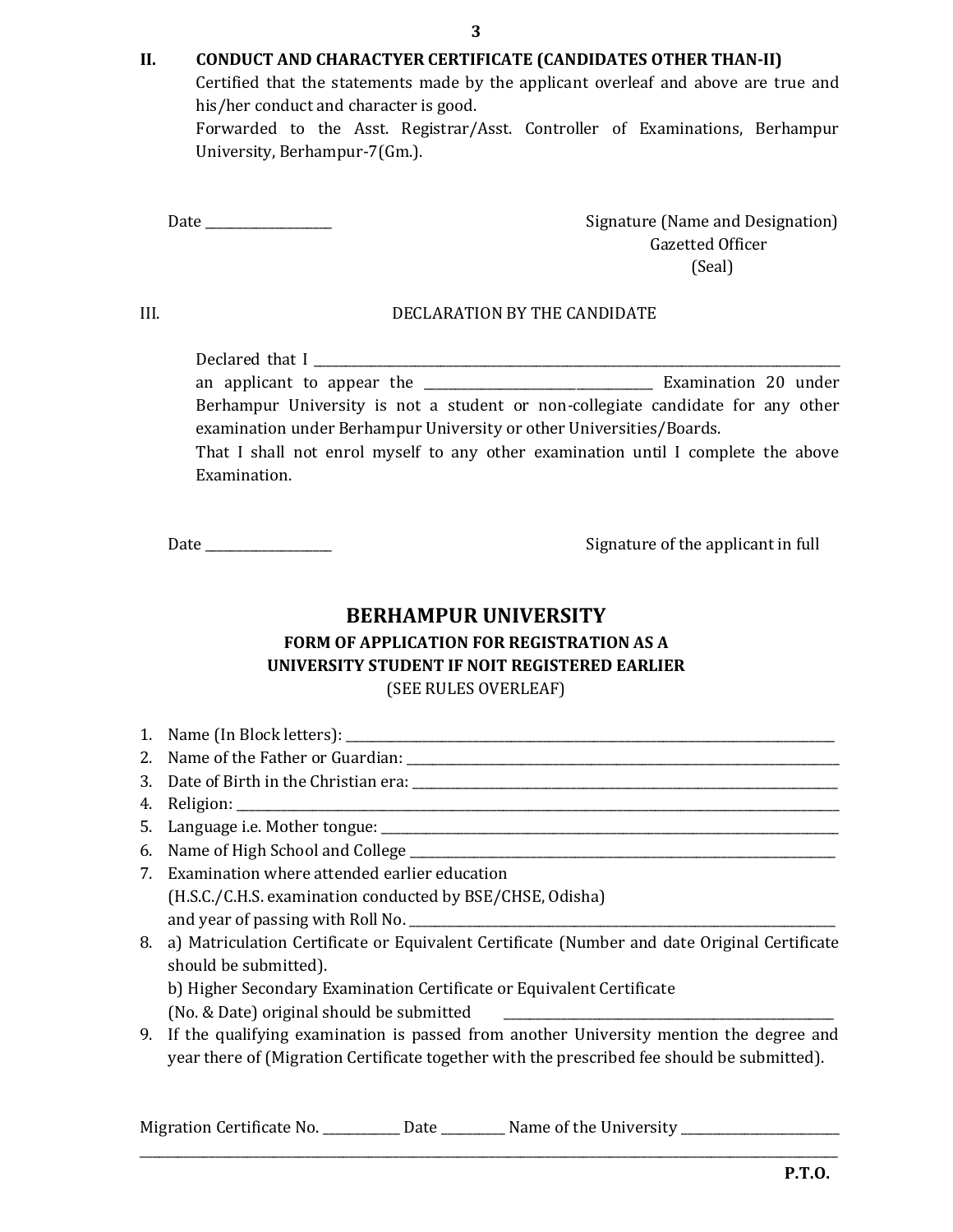| 10. Date of admission into College under this University ________________________ |  |  |  |  |
|-----------------------------------------------------------------------------------|--|--|--|--|
| (Name of College with year of admission should be stated)                         |  |  |  |  |
| 11. Examination for which reading                                                 |  |  |  |  |
| (Particulars i.e. month and year of the examination are to be given)              |  |  |  |  |
| 12. Applicant's occupation, if he is not a College student                        |  |  |  |  |
| (For non-collegiate candidate)                                                    |  |  |  |  |
| 13. Address to which communication will be sent:                                  |  |  |  |  |
|                                                                                   |  |  |  |  |
|                                                                                   |  |  |  |  |

\_\_\_\_\_\_\_\_\_\_\_\_\_\_\_\_\_\_\_\_\_\_\_\_\_\_\_\_\_\_\_\_\_\_\_\_\_\_\_\_\_\_\_\_\_\_\_\_\_\_\_\_\_\_\_\_\_\_\_\_\_ \_\_\_\_\_\_\_\_\_\_\_\_\_\_\_\_\_\_\_\_\_\_\_\_\_\_\_\_\_\_\_\_\_\_\_\_\_\_\_\_\_\_\_\_\_\_\_\_\_\_\_\_\_\_\_\_\_\_\_\_\_

#### **RULES FOR REGISTRATION OF PRIVATE CANDIDATE AS UNIVERSITY STUDENT**

- 1. It shall be incumbent upon any student reading for a degree or diploma or certificate examination of the University to have his/her name entered in the Register of students and no candidate for an examination of the University shall be eligible to appear for any such examination without having first his/her name to entered conforming with the conditions noted under STATUTE 219 (Chapter-I of Part-X).
- 2. Only such persons who have passed the qualifying examination or an equivalent examination recognised by the University for an examination of this University shall be permitted to have their names entered in the Register (STATUTE 220).
- 3. The prescribed fee for registration of candidate as University student shall be payable in advance alongwith the application field for the purpose.
- 4. a) Candidate who have passed the H.S.C./C.H.S. Examination from the BSE/CHSE, Odisha are required to pay the prescribed Registration fee.

b) Candidates who have been passed an examination of any other University and with to appear at an examination of this University shall be required to pay the required fee for recognition of the examination which they have already passed as equivalent to the corresponding examination of this University in addition to the Registration fee. They shall in addition enclose a Migration Certificate from the University which they last attended.

- 5. Unless the above conditions are fulfilled, no application form of a non-collegiate candidate shall be considered nor permission can be issued to him for appearing at Examinations of the University.
- 6. Any other matter not covered above may be referred to the Deputy Registrar/Controller of Examinations for clarification.

.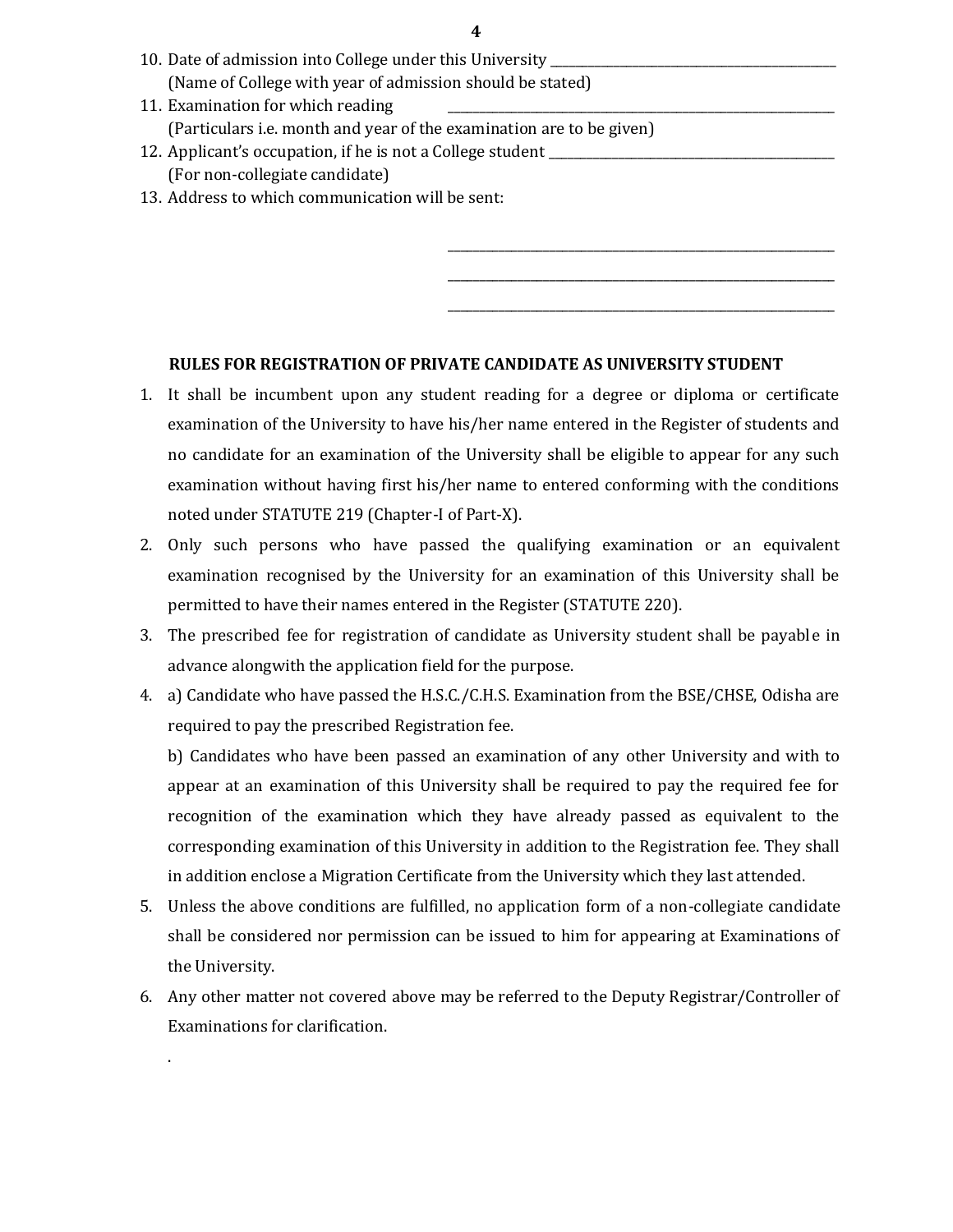

# **Berhampur University Bhanja Bihar: Berhampur-7 (Ganjam), Odisha**

| <b>P.G. Part-I/II/Semester</b> | <b>Examination, 201</b> |  |
|--------------------------------|-------------------------|--|
|                                |                         |  |

# **A D M I T**

**PHOTO**

(Particulars to be filled in by the candidate in his/her own hand writing only) Name in Full: Shri/Smt. \_\_\_\_\_\_\_\_\_\_\_\_\_\_\_\_\_\_\_\_\_\_\_\_\_\_\_\_\_\_\_\_\_\_\_\_\_\_\_\_\_\_\_\_\_\_\_\_\_\_\_\_\_\_\_\_\_\_\_\_\_\_\_\_\_\_\_\_\_\_\_\_\_\_\_\_\_

(In capital letters as per spelling of H.S.C./Matriculation Certificate)

1. Name of the Examination Centre: \_\_\_\_\_\_\_\_\_\_\_\_\_\_\_\_\_\_\_\_\_\_\_\_\_\_\_\_\_\_\_\_\_\_\_\_\_\_\_\_\_\_\_\_\_\_\_\_\_\_\_\_\_\_\_\_\_\_

2. Registration No.:

3. Subjects: \_\_\_\_\_\_\_\_\_\_\_\_\_\_\_\_\_\_\_\_\_\_\_\_\_\_\_\_\_\_\_\_\_\_\_\_\_\_\_\_\_\_\_\_\_\_\_\_\_\_\_\_\_\_\_\_\_\_\_\_\_\_\_\_\_\_\_\_\_\_\_\_\_\_\_\_\_\_\_\_\_\_\_\_\_\_

4. Signature of the candidate in full: \_\_\_\_\_\_\_\_\_\_\_\_\_\_\_\_\_\_\_\_\_\_\_\_\_\_\_\_\_\_\_\_\_\_\_\_\_\_\_\_\_\_\_\_\_\_\_\_\_\_\_\_\_\_\_\_\_\_

(DETAIL PARTICULARS OF THE PAPERS TO BE APPEARED)

\_\_\_\_\_\_\_\_\_\_\_\_\_\_\_\_\_\_\_\_\_\_\_\_\_\_\_\_\_\_\_\_\_\_\_\_\_\_\_\_\_\_\_\_\_\_\_\_\_\_\_\_\_\_\_\_\_\_\_\_\_\_\_\_\_\_\_\_\_\_\_\_\_\_\_\_\_\_\_\_\_\_\_\_\_\_\_\_\_\_\_\_\_\_\_\_\_\_\_\_\_\_\_\_\_

(To be filled in by the candidate)

ROLL NO.:

CENTRE:

CONTROLLER OF EXAMINATIONS

# (TO BE FILLED IN AT THE EXAMINATION CENTRE)

Signature of the candidates (in full): \_\_\_\_\_\_\_\_\_\_\_\_\_\_\_\_\_\_\_\_\_\_\_\_\_\_\_\_\_\_\_\_\_\_\_\_\_\_\_\_\_\_\_\_\_\_\_\_\_\_\_\_\_\_\_\_\_\_\_\_\_\_

Signed and Issued in my presence:

SIGNATURE OF THE PRINCIPAL/CENTRE SUPERINTENDENT

- 1. See Instructions overleaf.
- 2. Do not write any thing on the Admit Card.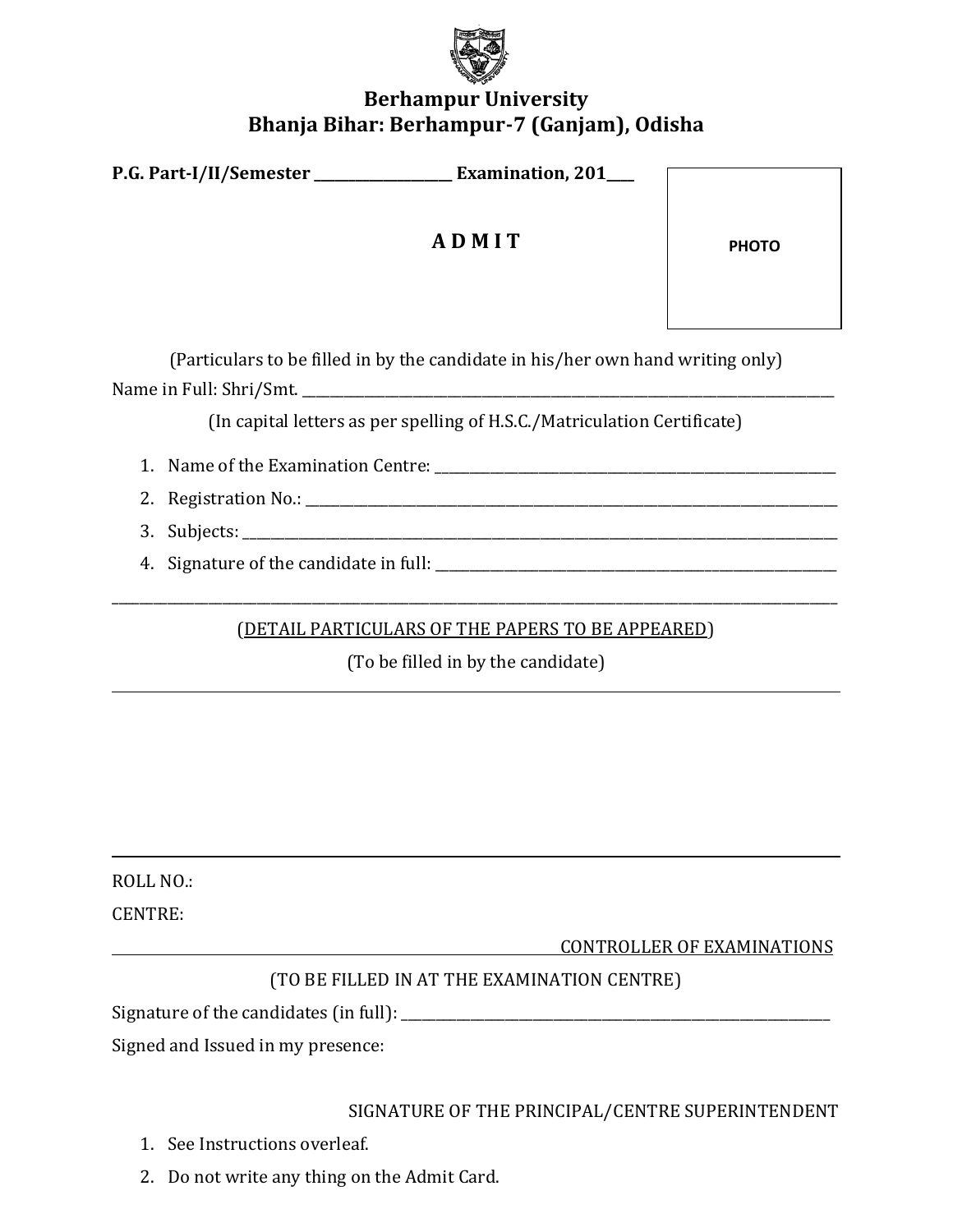

# **Berhampur University Bhanja Bihar: Berhampur-7 (Ganjam), Odisha**

## **Instruction for filling up of and submission of forms for Non-Collegiate M.A. Part-I and Part-II Examinations 2014**

- 1. The Master of Arts (M.A.) Part-I and Part-II Examination 2014 for non-collegiate candidates shall be conducted in the subjects Hindi, Sanskrit and Telugu at the centres located at Berhampur (Ganjam) or at any such place to be determined by the University.
- 2. **Eligibility:** Any candidate who has passed B.A./B.Sc./B.Com, Examination from this University or some other University recognized by this University as equivalent shall be eligible to apply.
- 3. **Original Documents alongwith a set of attested Xerox copies to be submitted at the time of verification:**
	- i. S.B.I. Bank Draft or Bank Challan (SBI, Bhanja Bihar) towards Examination fee etc. (detailed below).
	- ii. H.S.C. or Equivalent Examination Certificate.
	- iii. B.A./B.Sc./B.Com. Examination (Original/Provisional).
	- iv. Transfer Certificate/School Leaving Certificate/College Leaving Certificate issued from the institution last attended in original.
	- v. Registration Receipt in original for Berhampur University candidates.
	- vi. Migration Certificate in original for candidates other than Berhampur University.
	- vii. Attested Xerox copy of Mark List/Provisional Certificate for candidates appearing as a failed/absent/improvement.
	- viii. Residential Certificate.
	- ix. Two pass port size photographs duly attested by a Gazetted Officer and affixed at the appropriate space provided in the application form and Admit Card.
- x. Two self addressed stamped (Rs. 40.00 Stamp each) envelops of size 6X15.

## 4. **Fees to be paid along with the preliminary application forms:**

| Sl. No. | <b>Name of the Examination</b>          | <b>Category of Applicant</b>                          | Fees to be paid in Rs. |
|---------|-----------------------------------------|-------------------------------------------------------|------------------------|
|         | Fee for application form                | For all candidates                                    | 200.00                 |
| 2       | Fee for centre permission               | For all candidates                                    | 300.00                 |
| 3       | M.A. Part-I                             | <b>Graduation from</b><br><b>Berhampur University</b> | 1100.00                |
| 4       | M.A. Part-I                             | Graduation from other<br>University                   | 1200.00                |
| 5       | M.A. Part-II                            | For all candidates                                    | 1175.00                |
| 6       | Part-I (Failed/Absent/<br>Improvement)  | For all candidates                                    | 1000.00                |
|         | Part-II (Failed/Absent/<br>Improvement) | For all candidates                                    | 1075.00                |

This fees can be paid either in the shape of S.B.I., Bank Draft drawn in favour of the Comptroller of Finance, Berhampur University payable at S.B.I., Bhanja Bihar (Code 2107) or in the shape of Bank Challan deposited in the S.B.I., Bhanja Bihar Branch, Berhampur University.